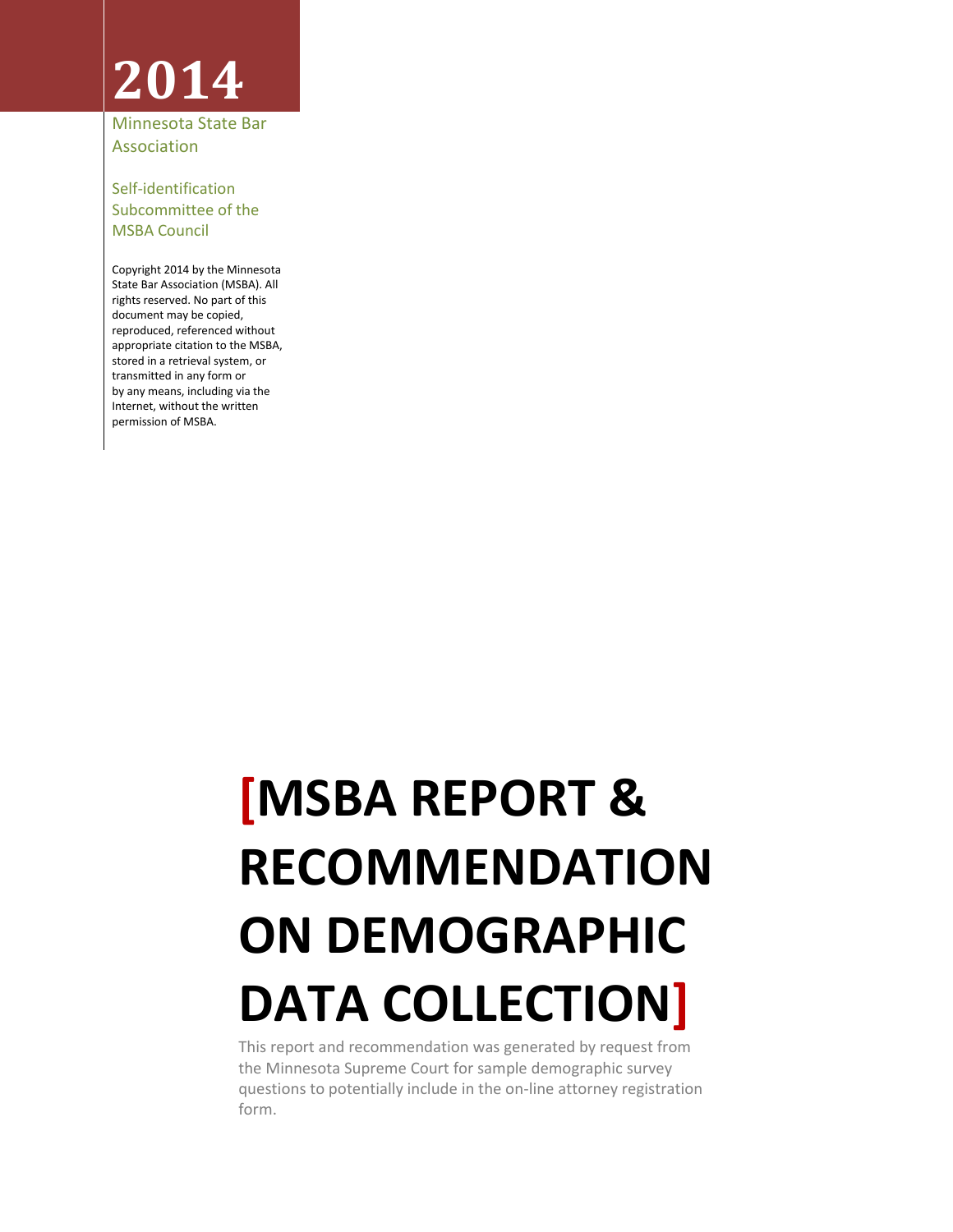# <span id="page-1-0"></span>**Table of Contents**

| Why the Minnesota Supreme Court Should<br>Collect Race, Gender, Sexual Orientation and                                                        |
|-----------------------------------------------------------------------------------------------------------------------------------------------|
| Why the Minnesota Supreme Court should<br>Specifically ask Attorneys to Identify their Race,<br>Sexual Orientation and Disability through the |
| MSBA's Recommendation for Self-Identification                                                                                                 |
|                                                                                                                                               |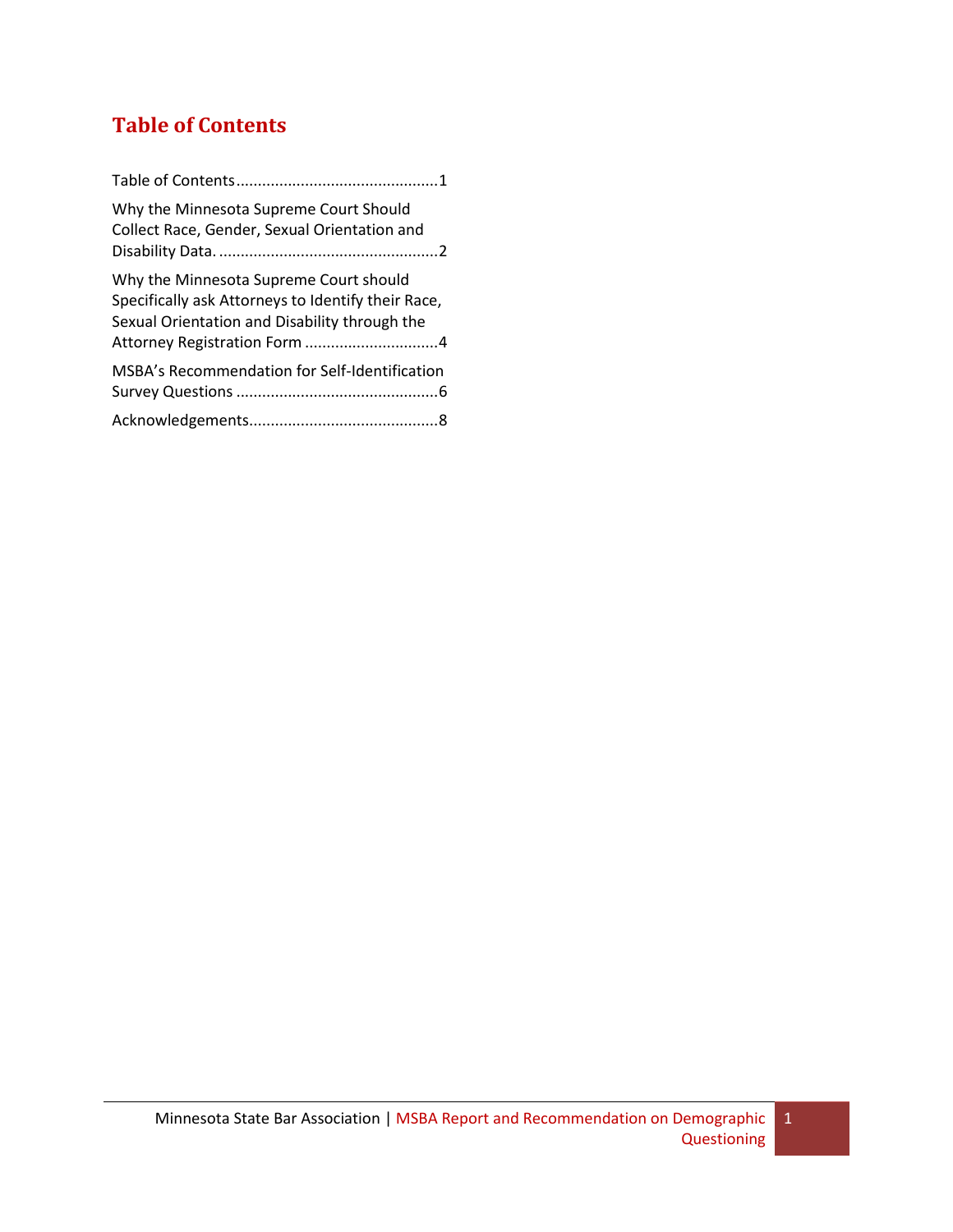### <span id="page-2-0"></span>**Why the Minnesota Supreme Court Should Collect Race, Gender, Sexual Orientation and Disability Data.**

#### *Fostering Justice is Central to Our Court System*

The foundation of our court system is based on the concept of justice for everyone who enters its doors. Fostering justice through the elimination of disparities in the judicial system has long been a priority of this Court as the leader of the entire judicial system. In 1987, it created the Gender Fairness Task Force "to examine the issues of gender bias and gender fairness, of the treatment of women and men who appear in the courts professionally and as litigants and witnesses." Similarly, in 1990, it created the Racial Fairness Committee with the mission: "To identify and eliminate barriers to racial and cultural fairness in all components of the Minnesota judicial system and create action plans to ensure public trust and confidence in the courts." While both task forces were to sunset in 2010, the Court renewed its commitment to justice by creating the Committee for Equality & Justice. This Committee expanded its commitment from gender and race to include, among other protected classes, disability and sexual orientation. Thus, the Court has and continues to expend time and resources to exact fairness for those going through the judicial system. This justice should not be limited to those served within the system, but extended to those who serve the system. The collection of attorney demographic data can assist in identifying and eliminating barriers to fairness within the profession to ensure attorney trust and confidence in our system.

#### *Data Assists in Determining the Existence or Nonexistence of a Problem*

Without data it is impossible to know whether a problem exists. With access to high quality data, leaders within the legal community can stop making decisions about disparities based on anecdote; instead, we can rely upon valid and reliable data.

#### *Data Provides Evidence to get Leaders to Address Disparities*

In some cases, it is easy to get leaders to rectify disparities based on anecdotal evidence. Unfortunately, it is equally as easy and common for leaders to deny disparities due to unempirical data. Systematic collection of data could provide foundational support of the existence of disparities, which is harder to ignore. Gathering and studying demographic data makes for a more informed private and public policy debate.

#### *Data gives Direction as to where Resources should be Targeted*

When data is systematically gathered and scientifically analyzed, it provides a wealth of information. Specifically for purposes of the legal profession, race, gender, sexual orientation, and disability data has the potential to identify, for example, where barriers to entry into the legal profession may exist; which protected classes are advancing at a slower or faster rate than others, and in what practice areas; and whether certain protected classes are opting out of the legal profession and when. This knowledge allows Minnesota's private and public employers, and law schools to direct their human and financial capital more effectively.

#### *Systematic Collection of Demographic Data Helps the Legal Profession Measure Impact*

Foundational data collection serves as a starting point to understanding where the profession is and where disparities might exist. Continued, systematic data collection will measure the effectiveness and impact of existing and future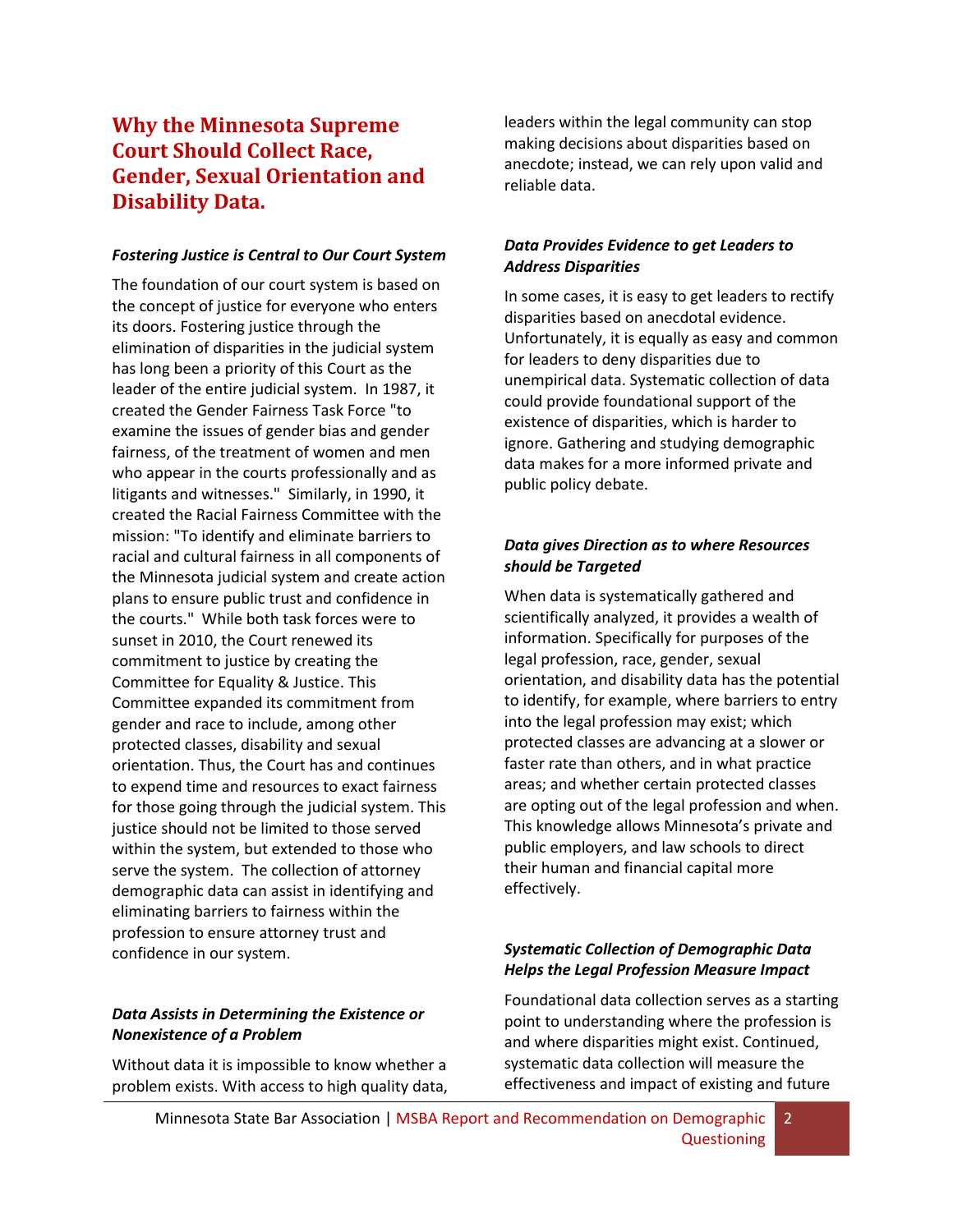programs and initiatives. It will also guide the future development of these programs and initiatives.

#### *Data Allows the Legal Profession to Become More Competitive*

Demographic collection at the Supreme Court level sends a message that the profession cares about demographic representation and equality. A profession that attempts to confront and eliminate disparities has more appeal to people making career choices. Being able to attract more candidates makes the legal profession more competitive against other professions, particularly those that do not embrace diversification of its workforce. This is especially important given the recent decrease of law school enrollment, which will have an impact on the profession as a whole and the quality of services provided to the public.

#### *Collecting Data Will Have a Positive Impact on Public Confidence*

The collection of demographic data regarding representation within the legal community not only serves the legal community itself, but also serves persons who require legal services. It's projected that "our region will be majorityminority by 2040. $^{\prime\prime}$  When attorneys are not reflective of the population served, it can create public distrust of our legal system. This adversely affects whether our system is seen as inherently just or not. The more diverse the legal workforce, the more it can learn from one another and effectively serve its clientele. Collecting data is the first step toward determining whether the profession is reflective of the population, and to developing programs to ensure that the population is effectively served.

 $\overline{\phantom{a}}$ 

#### *The Minnesota Supreme Court should Join Other States in Collecting Demographic Representation Data*

Forty-eight states collect demographic representation data regularly at licensure or on dues statements.<sup>2</sup> There are at least five states that collect race and gender data in a comprehensive fashion. $3$  Those states are: Alabama, Hawaii, New Hampshire, Ohio and West Virginia.<sup>4</sup> Likewise, two states, Oregon and Washington, collect disability information.<sup>5</sup> A total of five states collect partial/optional sexual orientation data, these include: California, New Mexico, Oregon and Washington.<sup>6</sup> The Court, like the states above, has an opportunity to once again show itself as a leader by collecting the demographic data outlined above.

#### *MSBA will work with Attorney Registration to Address the Implementation of Demographic Questions*

MSBA has begun discussions with Margaret Corneille on the feasibility and implementation of demographic questions on the on-line attorney registration form. Should the court decide to collect the data, we understand it is best to address any potential issues with Ms. Corneille and her staff upfront.

 $\overline{\phantom{a}}$ 

<sup>1</sup> Maya Rao, *Twin Cities Mayors Expand Their Networks; Denounce Racial Disparities*, Star Tribune, Apr. 12, 2014.

<sup>2</sup> Minnesota Women Lawyers, *50 State Data Collection Summary, Appendix 1: Report on Demographic Data Gathered by State Bars and Licensing Entities* (2012).

<sup>&</sup>lt;sup>3</sup> "'Comprehensive' collection signifies that the demographic category is collected on behalf of all attorneys licensed in the state by at least one entity." *Id.* at n.2.

<sup>4</sup> *Id.*

 $<sup>5</sup>$  This is discussed in further detail on page 4.</sup> <sup>6</sup> "'Partial/Optional' collection signifies that the demographic category is collected by at least one entity, but not on behalf of all attorneys licensed in the state (either via optional category, voluntary bar statistics, or via survey)." Minnesota Women Lawyers, Appendix 1.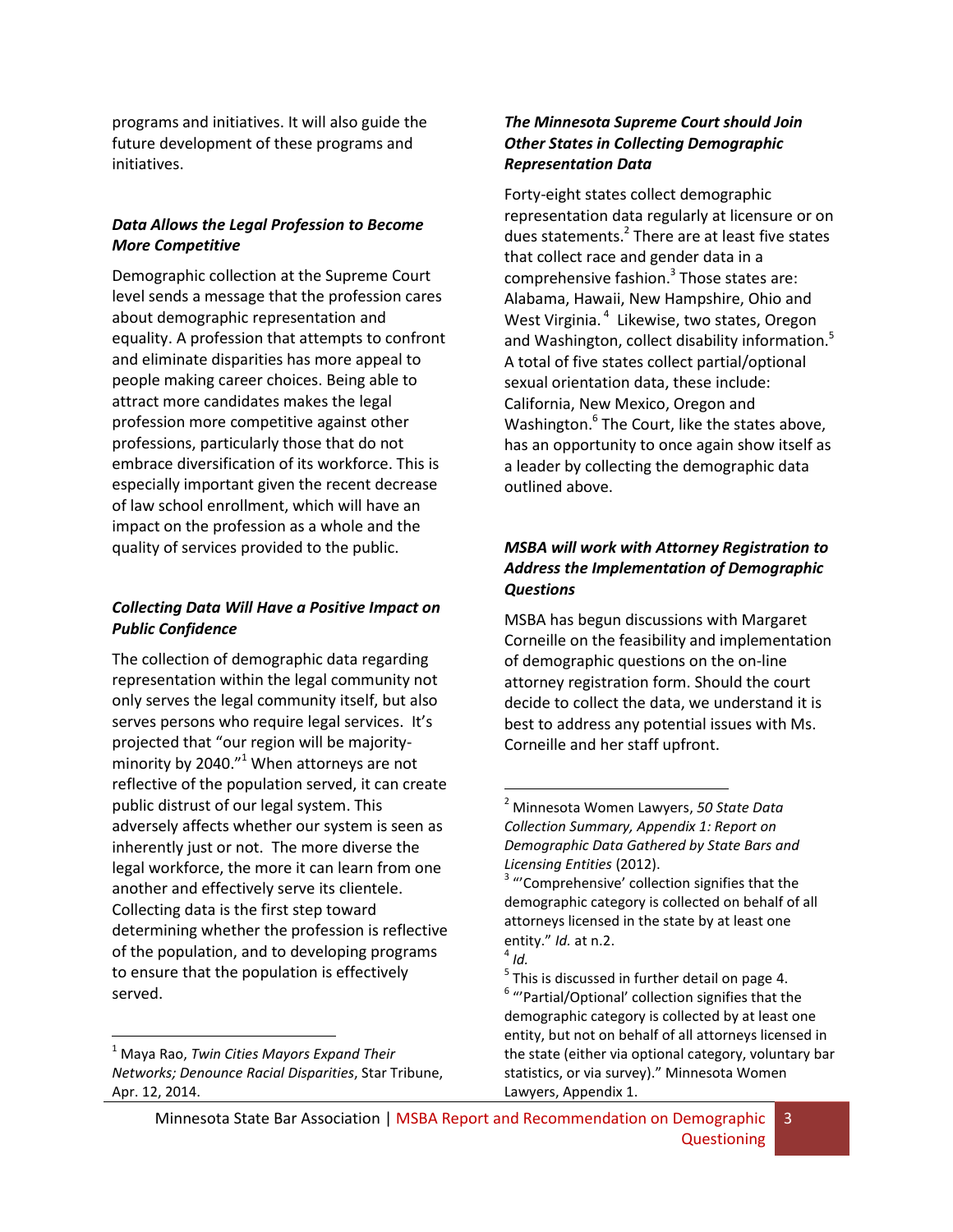<span id="page-4-0"></span>**Why the Minnesota Supreme Court should Specifically ask Attorneys to Identify their Race, Sexual Orientation and Disability through the Attorney Registration Form<sup>7</sup>**

#### **Race/Ethnicity**

As noted above, the Court has a long history of being concerned about issues of race throughout the courts and in the State. Since 1990, the Judicial Selection Commission has required the collection of age, sex and race demographic data on judicial applicants.<sup>8</sup> Both the Court and the Judicial Commission have been looking at race and ethnicity issues for over 20 years. The next logical step is also to collect similar demographic data of Minnesota lawyers.

The race and ethnicity data collected by the U.S. Census Bureau shows that approximately 14% of Minnesotans identify as being people of color.<sup>9</sup> From 2000 to 2010, the population of people of color has been growing exponentially.<sup>10</sup> Collecting race and ethnicity

 $<sup>8</sup>$  Minn. Stat. § 480B.01, subd. 12.</sup>

 $\overline{\phantom{a}}$ 

9 U.S. Census Bureau, *2012 Demographic and Housing Estimates*,

[http://factfinder2.census.gov/faces/tableservices/jsf](http://factfinder2.census.gov/faces/tableservices/jsf/pages/productview.xhtml?pid=ACS_12_5YR_DP05) [/pages/productview.xhtml?pid=ACS\\_12\\_5YR\\_DP05.](http://factfinder2.census.gov/faces/tableservices/jsf/pages/productview.xhtml?pid=ACS_12_5YR_DP05)

10 In the last decade, the Minnesota population has increased as follows:

- White alone: 2.8%
- Black or African American alone: 59.8%
- American Indian or Alaska Native alone: 10.8%
- Asian alone: 50.9%
- Native Hawaiian or Other Pacific Islander alone: 8.9%
- Some other race alone: 56.5%
- Two or more races: 51.2%
- **•** Hispanic or Latino: 74.5%

data in lawyer registration would help identify how representative lawyers are of Minnesotans.

This data is also being collected by law schools across the country. Collecting this data on the lawyer registration would enable valid comparison to the local law school data. Collecting race/ethnicity data from only the MSBA would not be as valid or useful. The MSBA currently has approximately 16,000 members, yet there are over 26,000 attorneys in Minnesota. If there are more attorneys of color who are not members of the MSBA, the data would be skewed. Moreover, it would be useful for the MSBA diversity recruitment and programming purposes to determine whether or not the association is representative of the state's attorney population.

#### *Disability*

The American Bar Association (ABA) recently conducted a member survey and found 4.65% of its members identify as having a disability. $^{11}$ The ABA also found that only Oregon and Washington collect information on lawyers with disabilities.<sup>12</sup> "This lack of data constitutes a major barrier to measuring progress regarding disability diversity in the legal profession[.] $^{\prime\prime 13}$ 

What we do know is that over 10% of Minnesotans identify as having a disability. $^{14}$ Some may argue that U.S. Census data can provide the information we are requesting from the Court. Unfortunately, that isn't true. While

 $\overline{\phantom{a}}$ Minnesota State Demographic Center, *State Population by Race Minnesota: 2010*, [http://www.demography.state.mn.us/Census2010/.](http://www.demography.state.mn.us/Census2010/) <sup>11</sup> American Bar Association Commission on Disability Rights, *Goal III Report 2013: An Annual Report on the Participation of Persons with Disabilities in ABA Leadership Positions* 12 (2013). <sup>12</sup> *Id.*  $13 \frac{1}{10}$ .

<sup>14</sup> William Erickson, Camille Lee & Sarah von Schrader, *2012 Disability Status Report: Minnesota* 9 (2014).

Minnesota State Bar Association | MSBA Report and Recommendation on Demographic **Questioning** 4

 $7$  The Court already requests gender data on the attorney registration form. Therefore, gender is not addressed in this section.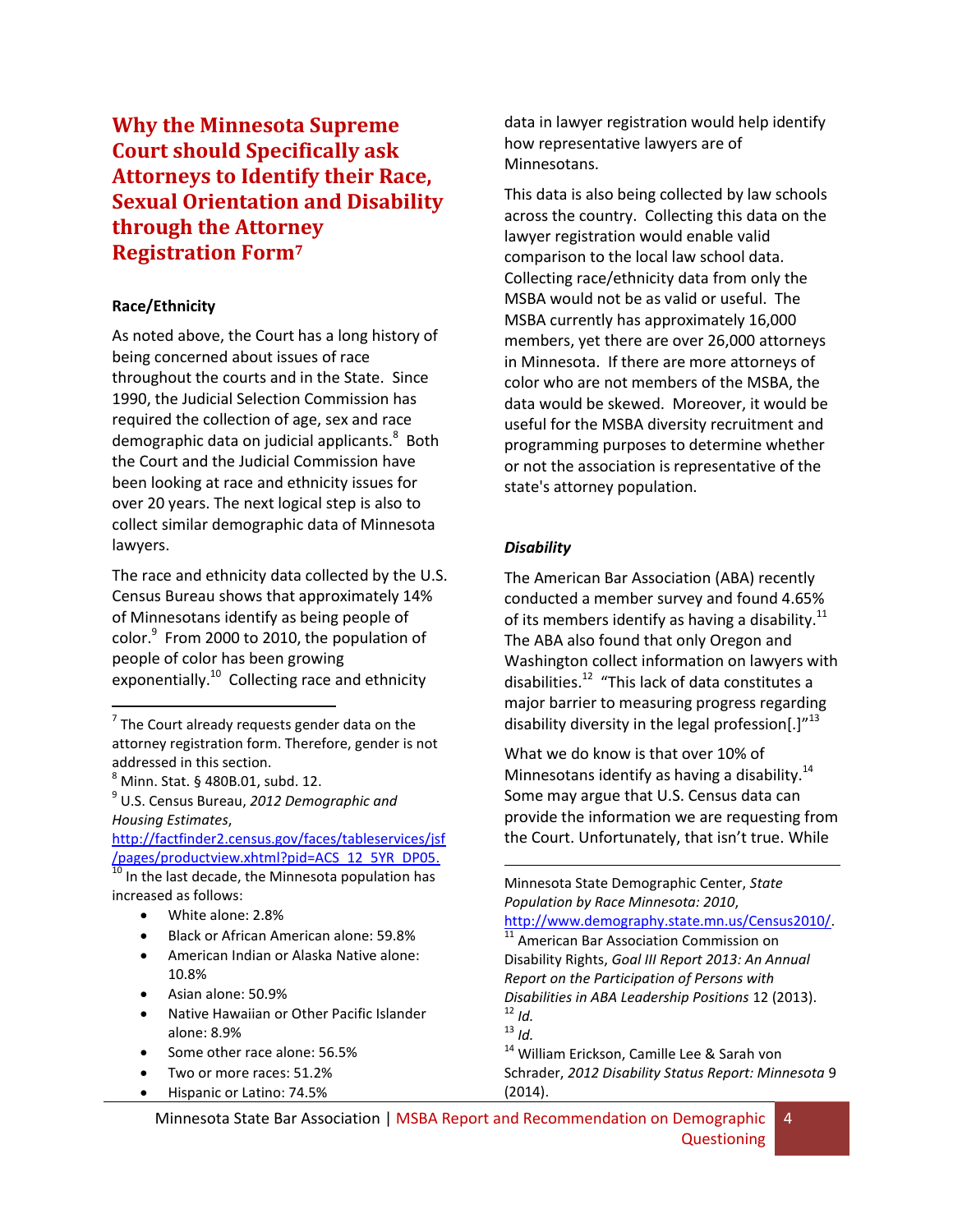we know 14% of people with disabilities obtain a Bachelor's Degree or more (versus 36% of people without disabilities), $^{15}$  it is unclear how many of those individuals are attorneys.

It is important to note that self-identification would remain in the control of the attorney who discloses this information. Understanding how many lawyers with disabilities there are in Minnesota will help the legal community better serve those lawyers. Without this information, we do not know where to begin.

#### **Lesbian, Gay, Bisexual, and Transgender**

Finding comprehensive data on lesbian, gay, bisexual, and transgendered (LGBT) attorneys is just as difficult as finding comprehensive data on attorneys with disabilities (discussed above). NALP has been collecting data on LGBT attorneys since  $1996$ <sup>16</sup> Since that time, firms who allow their LGBT attorneys to self-identify is up to  $90\%$ <sup>17</sup> NALP reported gains of LGBT attorneys, at the associate level, at the end of 2013.<sup>18</sup> Regardless of the former and latter, these numbers are far from comprehensive in determining LGBT representation. Firstly, NALP's statistical information is based only on responding law firms in major metropolitan cities, Minneapolis included. Secondly, the persistent problem that NALP recognizes with its data collection, is that the majority (60%) of its law firm respondents come from four major cities; New York, Washington D.C., Los Angeles, and San Francisco.<sup>19</sup> The remaining 40% of the respondents are spread among the remaining 46 states. This is the time for Minnesota to begin collecting data on LGBT demographic data in the hopes of attributing resources to the legal community as a whole, based on empirical data instead of conjecture and anecdote.

 $\overline{a}$ 

5

<sup>15</sup> *Id.* at 49.

<sup>16</sup> *LGBT Representation Up Again in 2013*, NALP Bulletin (Jan. 2014).

<sup>17</sup> *Id.*

 $18$  *Id.* 

<sup>19</sup> *Id.*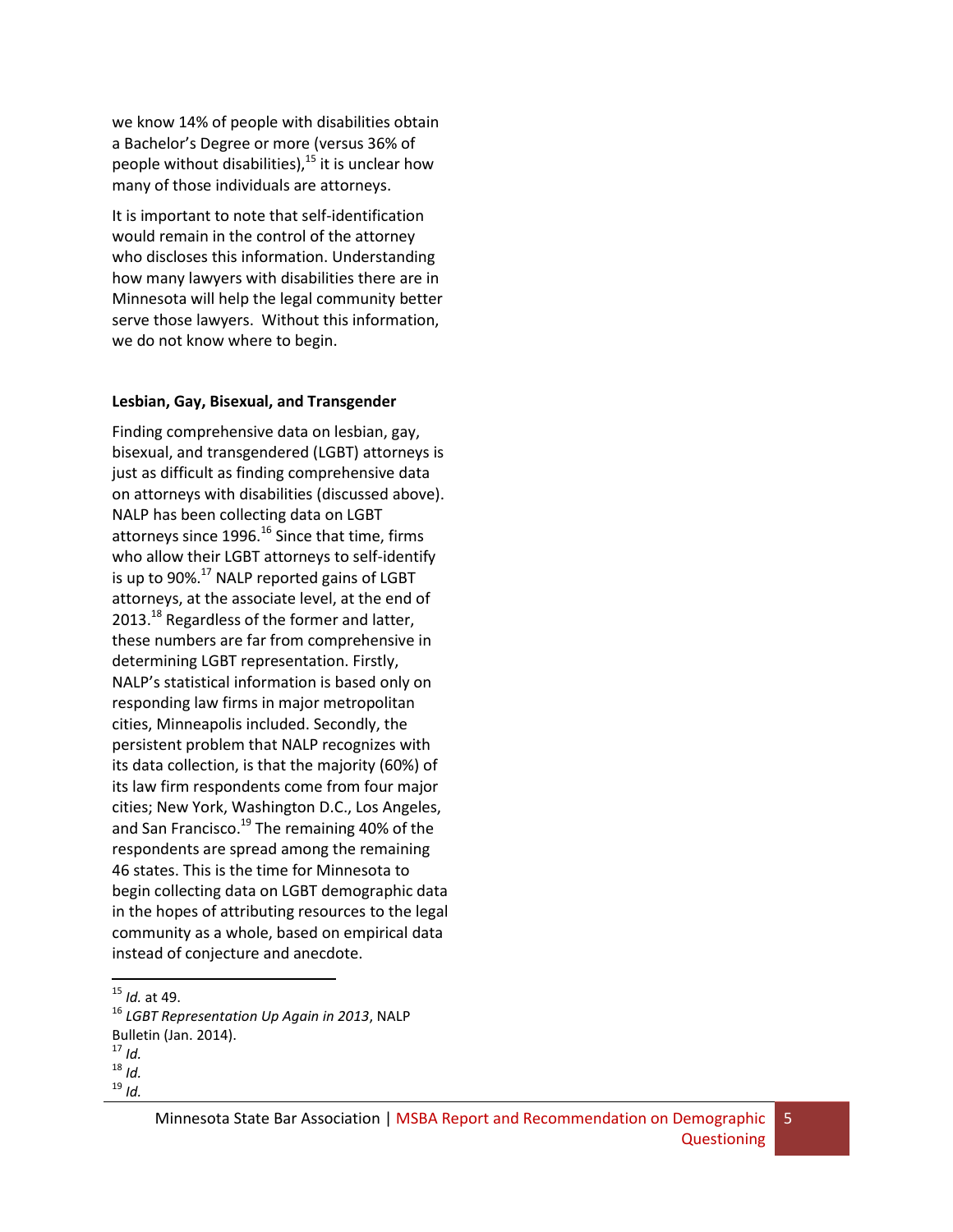### <span id="page-6-0"></span>**MSBA's Recommendation for Self-Identification Survey Questions**

#### **Process**

MSBA drafted three potential options encompassing questions, answers, and on-line design, as to how the Supreme Court should present the self-identification survey to be placed in its on-line attorney registration application.

The three options were presented to the Minnesota Center for Survey Research at the University of Minnesota. The Center was requested to look at the questions, answers and design of the three options and provide a recommendation on:

- 1. Which option would elicit the most survey responses, and
- 2. Which would provide the least amount of potential data error?

MSBA also requested that the Center alert us to anything we may not have considered when constructing the questions, their answers, and on-line survey design. We also left the door open for the Center to recommend and craft its own option(s), if need be, which would address our above concerns.

As a result, the Center came back with its own recommendations as to: the explanation for the data collection, questions, answers, and on-line design based on their expertise in this area.

MSBA has adopted the recommendation of the Minnesota Center for Survey Research. We urge the Supreme Court based on the information contained in this report to present the selfidentification survey as suggested in the *recommendation* portion below.

#### **Recommendation**

On the following page is the recommendation of the MSBA.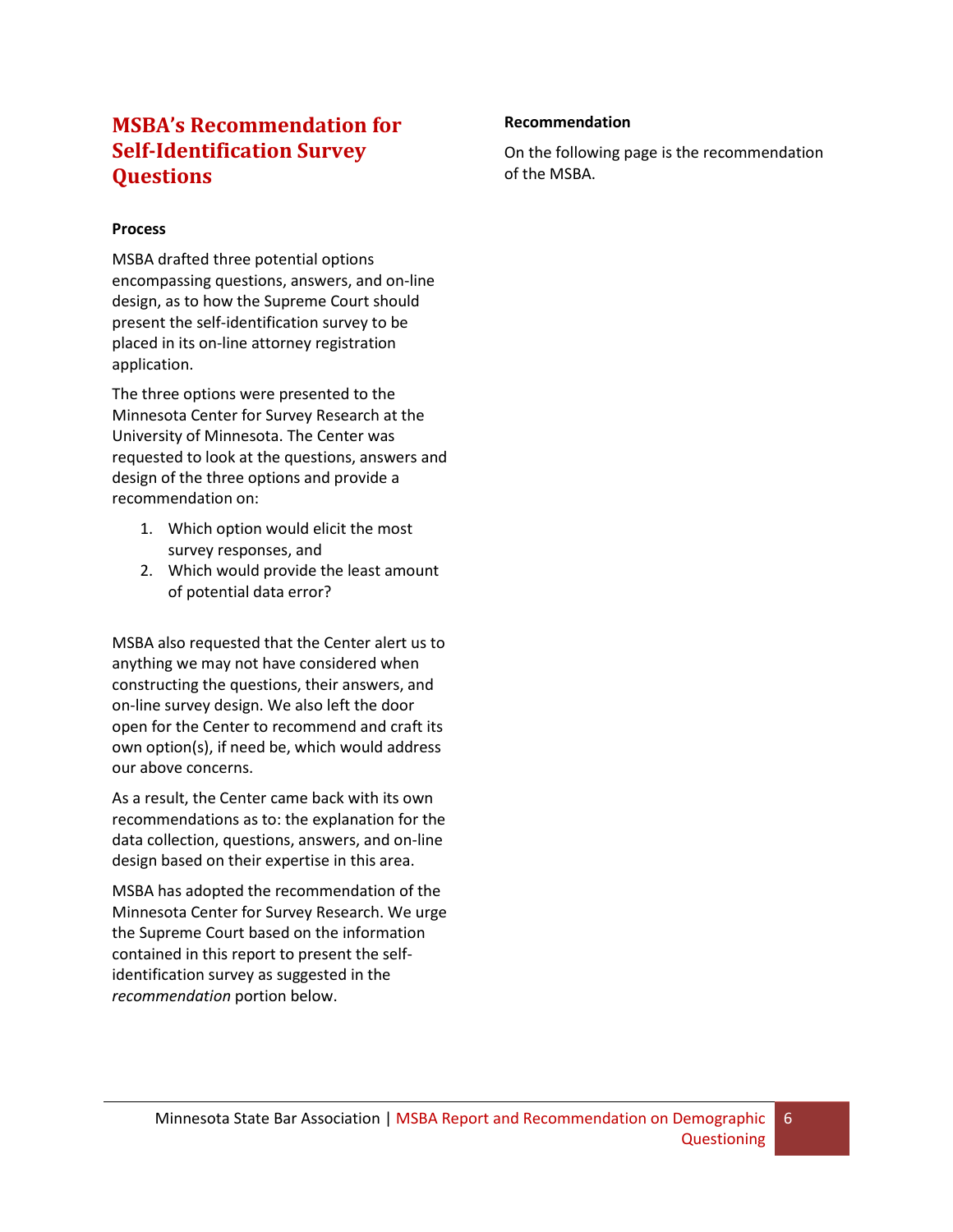*This data will be used to prepare aggregate statistics about diversity in the legal profession. It will not be used to identify you in any way.*

| What is your gender? (select one answer)                                   |                                                                                        |  |                      |
|----------------------------------------------------------------------------|----------------------------------------------------------------------------------------|--|----------------------|
|                                                                            | Male                                                                                   |  | consid<br>experie    |
|                                                                            | Female                                                                                 |  |                      |
|                                                                            | Transgender/Gender Non-                                                                |  | The ter<br>list of o |
|                                                                            | Conforming                                                                             |  | entirel              |
|                                                                            |                                                                                        |  | explair              |
| What is your sexual orientation? (select one                               |                                                                                        |  | The M!               |
| answer)                                                                    |                                                                                        |  | manda                |
|                                                                            | Heterosexual or straight                                                               |  |                      |
|                                                                            | Gay or Lesbian                                                                         |  | Howev                |
|                                                                            | <b>Bisexual</b>                                                                        |  | volunta              |
|                                                                            |                                                                                        |  | the sel<br>recomi    |
| Do you identify as an individual with a disability?<br>(select one answer) |                                                                                        |  | answei               |
|                                                                            |                                                                                        |  | questio              |
|                                                                            | Yes                                                                                    |  | option               |
|                                                                            | No                                                                                     |  | comfor               |
|                                                                            |                                                                                        |  | would                |
|                                                                            | Race/Ethnicity: How do you identify yourself?<br>(select all that apply) <sup>20</sup> |  | the sta              |
|                                                                            | Asian/Pacific Islander                                                                 |  |                      |
|                                                                            | Black/African American                                                                 |  |                      |
|                                                                            | Hispanic/Latino (Latina)                                                               |  |                      |
|                                                                            | Native American/Alaska                                                                 |  |                      |
|                                                                            | native                                                                                 |  |                      |
|                                                                            | White/Caucasian                                                                        |  |                      |

All the following MSBA recommendations are based on the Center's instruction.

The on-line survey questions and responses should be asked precisely as indicated, in the exact order indicated above.

 $\overline{a}$ 

Each question's choice of response should be made available in a radio button format (as opposed to a drop-down format) to make it more obvious to respondents on how to record nswers. This recommendation takes into eration respondents who have limited ence with on-line surveys.

rm "Voluntary" **should not** precede the questions and should be eliminated in its **ly**. It will decrease the response rate as ed by the Center.

SBA advocates for making this data itory.

er, based on the Center's advice, if ariness is a prerequisite for inclusion of If-identification questions, MSBA mends that the response "Choose not to r" be inserted at the end of every on, but a response be required. This would allow those who were not rtable with the questions to opt out, but still account for every lawyer registrant in ite.

7

 $^{20}$  In order to comport with federal standards when requesting race/ethnicity data, and still keep the question as compact as possible, "select all that apply" is warranted. This is because, for example, an individual could identify ethnically as Hispanic, and racially as black or white.